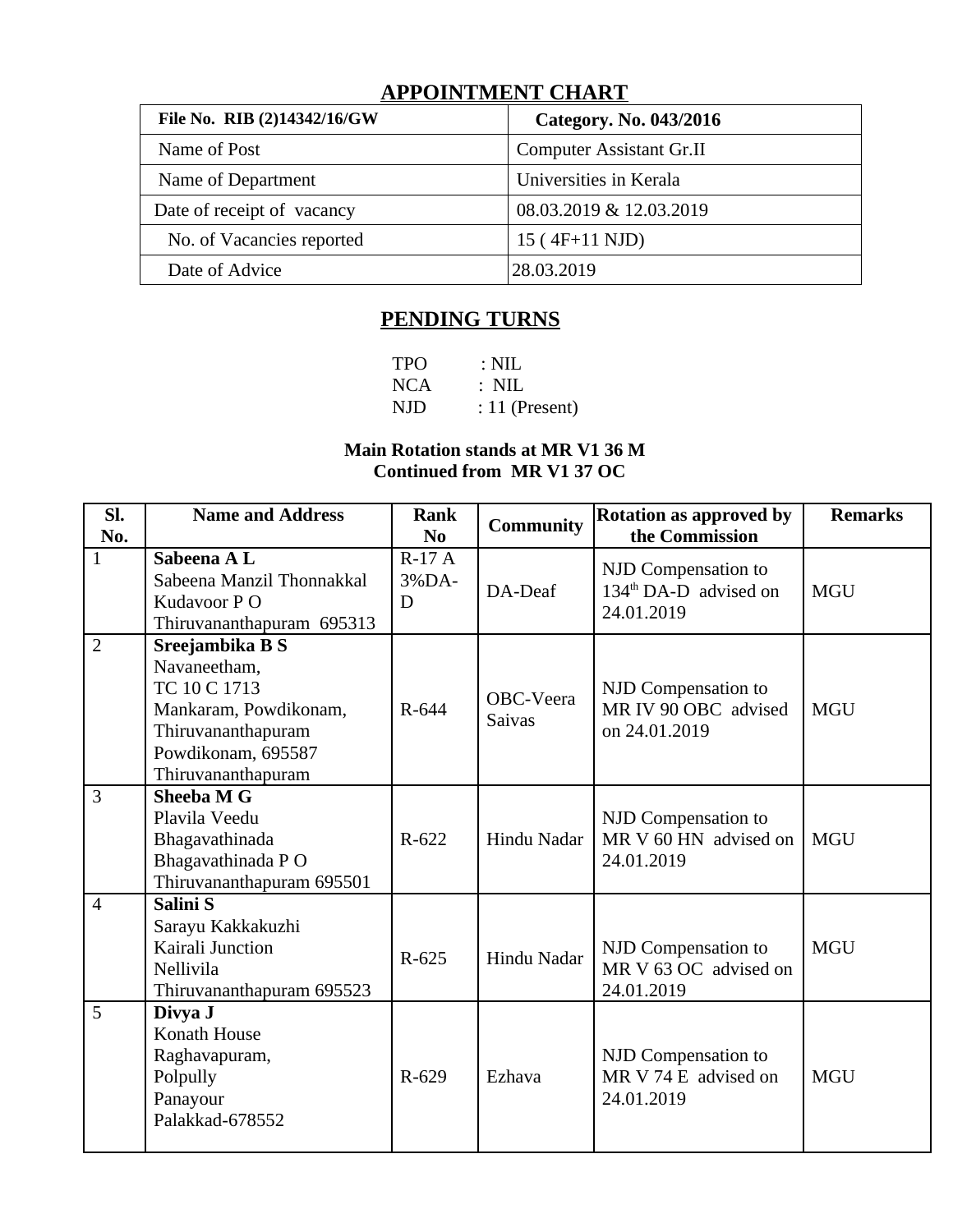| 6              | Dhanya K P<br>Neduvampunathil Methal<br>Kodal-Nadakkav<br>Pantheerankave (PO),<br>Kozhikode 673 019                                                                             | R-627           |                   | NJD Compensation to<br>MR V 79 OC advised on<br>24.01.2019  | <b>MGU</b> |
|----------------|---------------------------------------------------------------------------------------------------------------------------------------------------------------------------------|-----------------|-------------------|-------------------------------------------------------------|------------|
| $\overline{7}$ | <b>Vinitha C</b><br>Melepanapally Veedu<br>Edamanmugal<br>Aruvikkara P O<br>Trivandrum                                                                                          | R-628           |                   | <b>MR V1 37 OC</b>                                          | <b>MGU</b> |
| 8              | Anuragi R S<br>C-114, Type - III Quarters,<br><b>Forest Campus</b><br><b>Institute Of Forest Genetics</b><br>And Tree Breeding<br>R S Puram, Coimbatore,<br>Tamil Nadu - 641002 | R-641           | <b>SIUC Nadar</b> | MR VI 38 SIUC N                                             | <b>MGU</b> |
| 9              | <b>Aswathy R</b><br>Pankaja Bhavan<br>Venkara<br>Thiruvallam<br>Thiruvananthapuram                                                                                              | R-630           | Ezhava            | <b>MR VI 39 OC</b>                                          | <b>MGU</b> |
| 10             | <b>Akhila E B</b><br>Ellathuparambil House<br>Veliyathamparambu<br>Nayarambalam<br>Ernakulam 682509                                                                             | R-656           | OBC-<br>Kudumbis  | <b>MR V1 40 OBC</b>                                         | <b>MGU</b> |
| 11             | Shini C S<br>Akkaravarathu Veedu<br>Thottavaram, Attingal<br>Attingal<br>Thiruvananthapuram 695101                                                                              | R-632           | Ezhava            | NJD Compensation to<br>MR I 98 E advised on<br>09.10.2018   | <b>KAU</b> |
| 12             | Sabini T S<br>Chenthara House<br>Vallom<br>Rayonpuram PO<br>Ernakulam 683543                                                                                                    | $R-21$<br>M/SL  | Muslim            | NJD Compensation to<br>MR III 36 M advised on<br>10.12.2018 | <b>KAU</b> |
| 13             | <b>Nithya B</b><br>Geethalayam<br>Kavundikkal<br>Kavundikkal(PO)<br>Palakkad 678581                                                                                             | $R-15$<br>ST/SL | ST-Irulan         | NJD Compensation to<br>MR V 92 ST advised on<br>10.12.2018  | <b>KAU</b> |